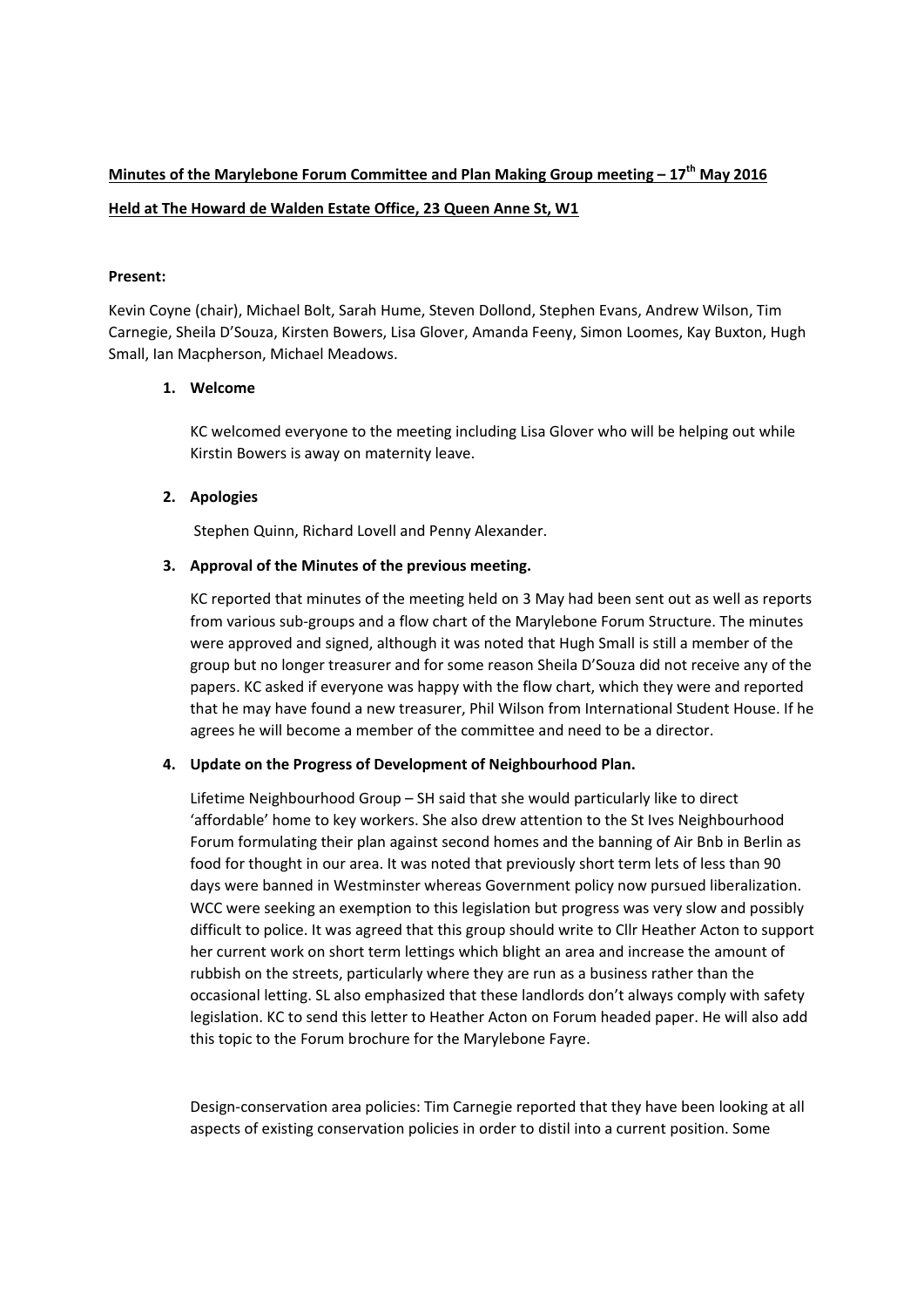policies need revisiting in order to prioritize. TC agreed to summarize in a couple of paragraphs for the brochure.

On‐street/off street parking: HS reported that they were looking at whether WCC should continue with the current policy or should some developments be considered without parking permits or garage spaces. He felt that imposing garages encourages car use. It was felt that it might be possible to take advantage of National policies on this issue. It was also questioned whether we needed Petrol stations protected in our area. British Land were only putting in Blue Badge car parking spaces and that on the whole developers prefer not to have car parking spaces. SL gave as example the old Police Station in Seymour Street which will have 18 car parking spaces underground thus making construction longer and increasing noise and pollution and costs as piling is very expensive. It was felt that unallocated spaces do not add to the value of the flats and indeed often stand empty.

Public Realm and Management Review. Penny Alexander was not able to attend but had sent a note. KC reported that a meeting will be held on 7 June at 2pm. They will be looking at various issues including green space, promoting public realm for all, facilities for pedestrians and cyclists and well as traffic management, in particular encouraging TfL to reduce the number of buses in our area.

This lead to a discussion on Oxford St as it was felt that the Forum should have a view on the pedestrianisation of Oxford St, which is gathering momentum. Hopper tickets could improve the situation and help in reducing bus numbers. The new Mayor wants to retrofit the new buses as they are proving too polluting. As Crossrail comes on stream it should mean that the number of buses crossing the Capital can be thinned. They are looking at re-routing and the introduction of electric buses. It was however felt that the driving policy was towards pedestrianisation and air quality was secondary. Sd'S emphasized that as residents we have to bring clean air further up the agenda. MB was concerned that pedestrianisation will simply mean a displacement of congestion and pollution to Wigmore St. Were buses to go down Wigmore St it could drive out the kitchen showrooms and encourage the Zaras to a new location. KB emphasized that deliveries had to be taken into consideration and that Ocado were as important a factor as white vans.

Air Quality: SDS circulated a note setting out the Group's aims. She commented that transport is the biggest single contributor to air pollution. The second biggest contributor is heating systems and to date the emphasis has been more on cutting CO2 emissions rather than NO2. We should encourage the right specification for replacement boilers. No wood burners.

In relation to planning policies – we need to consider how we deal with the demand flowing from population growth – as population increases, water usage increases and heating and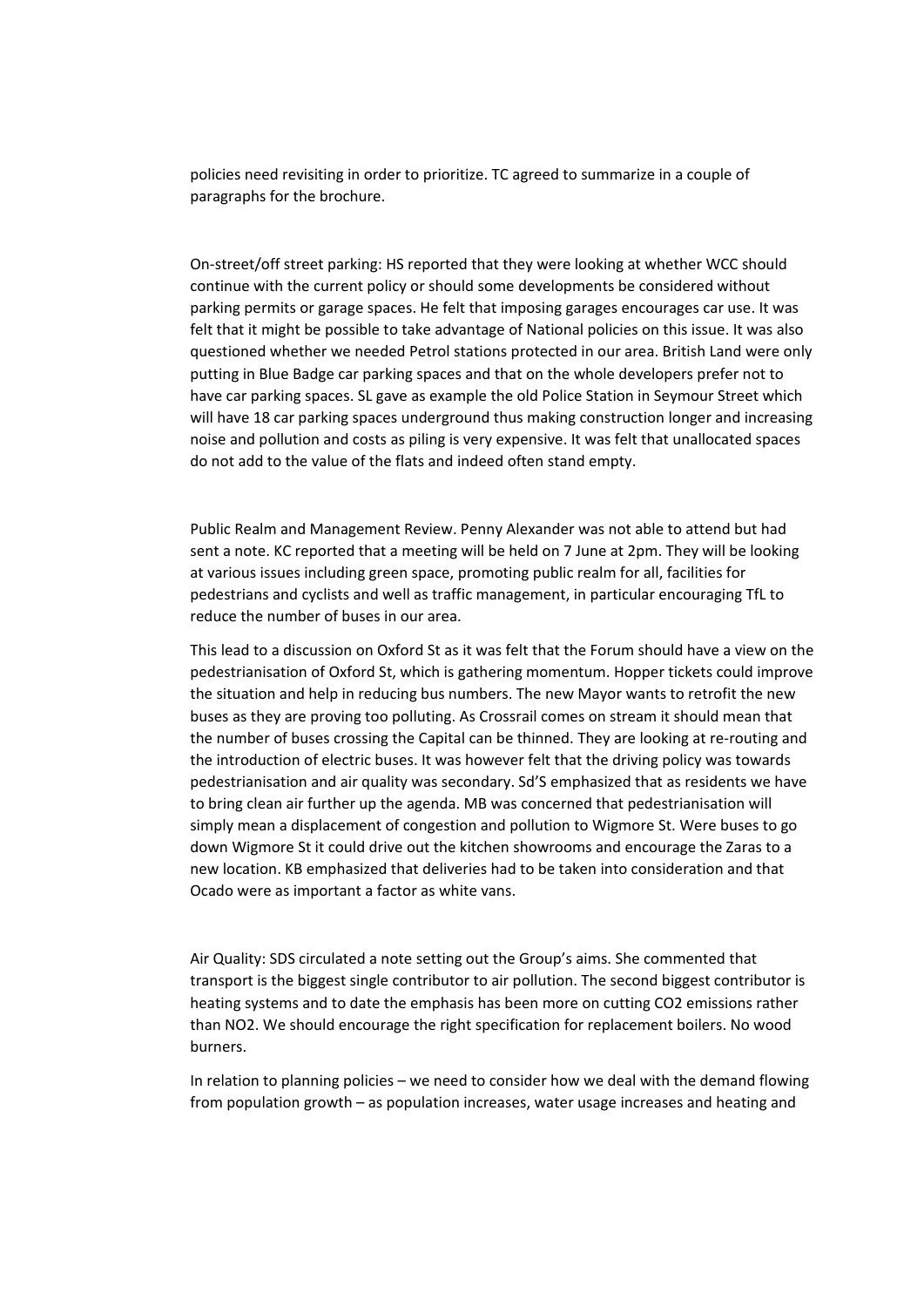energy demand also increases. We also need to consider whether there is a need for high energy features in new housing, eg, swimming pools.

Baseline studies for air quality are needed to identify concentrations of polluted and cleaner air as well as provide the basis for measuring changes in the future. The BIDs have joined together to do their own air quality measuring and produce a pollution map.

#### **5. Finance and Grants.**

MB reported that he is going through the papers he has taken back from HS and there is a £6,000 grant we can apply for. He is not sure all of this is needed and will clarify with RCOH how much credit remains on the advance fees they have been paid.

#### 6. **Publicity and Communications**.

KC reminded the meeting that we need to find a new Chairman for this sub‐committee and someone to help run the website. It was queried whether the University of Westminster might have a community group who could assist and this will be explored.

#### 7. **Summer Fayre**.

Discussion regarding what is needed for this.

- ‐ Brochure to be produced summarising what the purpose of the Forum is and the ideas it is looking into.
- Banner for the stall showing the Forum logo, contact details, photo of Marylebone cost c £100.
- ‐ Badges "I support Marylebone Forum" cost c £150 for 500.
- ‐ Map of the Forum Area visitors to mark on this approximately where they live. MB to source map (possibly use Westminster's – HS to supply link).
- ‐ Sheets for each topic area setting out the issues being looked at visitors can put stickers against those they support and as well as add other ideas.

It was agreed that there should be a post Fayre meeting to engage with residents and businesses to follow up on what we are doing. It was agreed this would be held at the Church in October.

## **8. AOB**

SD reminded the meeting that we need to ensure we have a comprehensive list of members with email addresses. This was agreed and KC reported that he will be updating this.